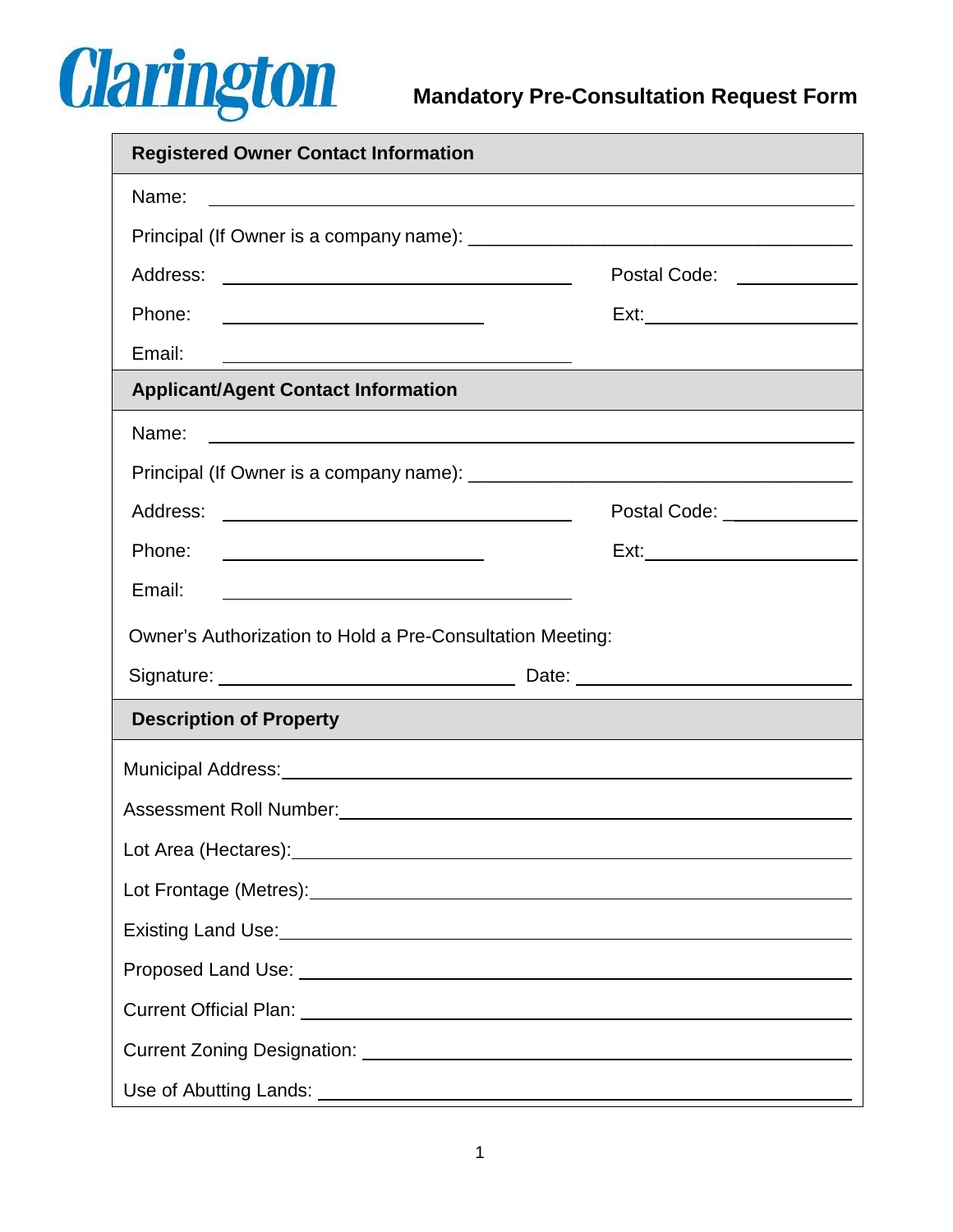## **Clarington**

| <b>Type of Application(s)</b>                                                                                                                                                                                                                                                                                                                                                                                                                                              |                                                                                                                        |                           |                                                                                                                                                                    |  |
|----------------------------------------------------------------------------------------------------------------------------------------------------------------------------------------------------------------------------------------------------------------------------------------------------------------------------------------------------------------------------------------------------------------------------------------------------------------------------|------------------------------------------------------------------------------------------------------------------------|---------------------------|--------------------------------------------------------------------------------------------------------------------------------------------------------------------|--|
| a)                                                                                                                                                                                                                                                                                                                                                                                                                                                                         | This is a pre-Consultation Meeting request for the following (check all items that<br>apply):                          |                           |                                                                                                                                                                    |  |
|                                                                                                                                                                                                                                                                                                                                                                                                                                                                            | $\Box$ Official Plan Amendment                                                                                         |                           |                                                                                                                                                                    |  |
|                                                                                                                                                                                                                                                                                                                                                                                                                                                                            | $\Box$ Zoning By-Law Amendment                                                                                         |                           |                                                                                                                                                                    |  |
|                                                                                                                                                                                                                                                                                                                                                                                                                                                                            | $\Box$ Draft Plan of Subdivision                                                                                       |                           |                                                                                                                                                                    |  |
|                                                                                                                                                                                                                                                                                                                                                                                                                                                                            | $\Box$ Draft Plan of Condominium                                                                                       |                           |                                                                                                                                                                    |  |
|                                                                                                                                                                                                                                                                                                                                                                                                                                                                            | $\Box$ Site Plan Approval                                                                                              |                           |                                                                                                                                                                    |  |
|                                                                                                                                                                                                                                                                                                                                                                                                                                                                            |                                                                                                                        |                           |                                                                                                                                                                    |  |
| b)                                                                                                                                                                                                                                                                                                                                                                                                                                                                         | Have you had any previous discussions/meetings with the Planning Services<br>Department with respect to this proposal? |                           |                                                                                                                                                                    |  |
|                                                                                                                                                                                                                                                                                                                                                                                                                                                                            | $\Box$ Yes                                                                                                             | $\square$ No              |                                                                                                                                                                    |  |
|                                                                                                                                                                                                                                                                                                                                                                                                                                                                            |                                                                                                                        |                           |                                                                                                                                                                    |  |
| C)                                                                                                                                                                                                                                                                                                                                                                                                                                                                         | Planning Act?                                                                                                          |                           | Has this property been, or is it currently subject to any other applications under the                                                                             |  |
|                                                                                                                                                                                                                                                                                                                                                                                                                                                                            | $\Box$ Yes                                                                                                             | $\square$ No              | $\Box$ Unknown                                                                                                                                                     |  |
|                                                                                                                                                                                                                                                                                                                                                                                                                                                                            |                                                                                                                        |                           | If yes, please list the applicable file numbers?________________________________                                                                                   |  |
| <b>Proposal Details</b>                                                                                                                                                                                                                                                                                                                                                                                                                                                    |                                                                                                                        |                           |                                                                                                                                                                    |  |
| Provide a detailed description of the proposed development application; including but not<br>limited to the nature of the development, number of proposed units, types of uses, size of<br>any proposed buildings or additions, amendments to Official Plan policies or Zoning By-<br>law provisions, tenure, and any other information that may be pertinent to the proposal. If<br>additional space is required, please attach a separate page to this application form. |                                                                                                                        |                           |                                                                                                                                                                    |  |
| <b>Conceptual Drawing/Site Plan</b>                                                                                                                                                                                                                                                                                                                                                                                                                                        |                                                                                                                        |                           |                                                                                                                                                                    |  |
|                                                                                                                                                                                                                                                                                                                                                                                                                                                                            | measurements in metric.                                                                                                |                           | Please provide a conceptual site plan in PDF format and 2 hard copies, with all                                                                                    |  |
|                                                                                                                                                                                                                                                                                                                                                                                                                                                                            | Drawings should include:<br><b>Location of Property</b>                                                                | aisles, natural features) | Location of Existing and proposed structures and features (i.e. parking, drive<br>Other information, as appropriate to assist staff in understanding the proposal. |  |